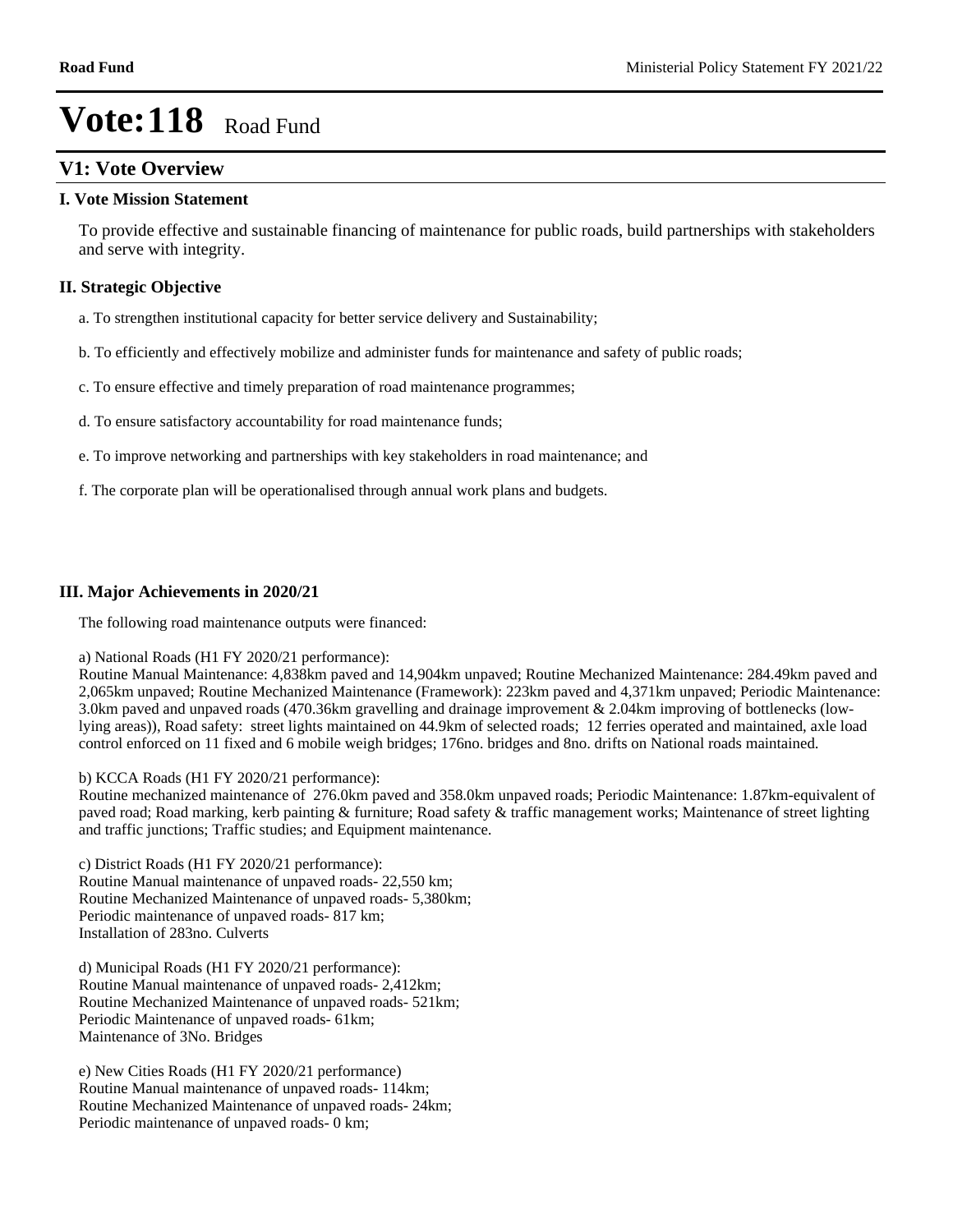#### **IV. Medium Term Plans**

- a) Implement framework of M&E.
- b) Operationalize, upgrade and implement the Road Maintenance Management System (RMMS);
- c) Harmonisation of laws and policies to ensure effective funds mobilisation and administration;
- d) Establish partnership for improved availability and utilisation of Road Maintenance Funds;
- e) Review of existing monitoring and evaluation systems and developing new ones;
- f) Build and enhance partnerships with stakeholders to strengthen oversight in utilisation of road maintenance funds;
- g). Update and disseminate planning tools and templates to cater for the dynamic changes in the environment;
- h) Program tracking of periodic maintenance at the Designated Agencies (DAs)
- i) Support roll out of Technical Support Units (TSUs) in selected DAs
- j) Undertake monitoring and periodic evaluation of funded road maintenance programmes
- k). Carry out technical and financial audits of road maintenance programmes in DAs
- l). Undertake annual Road User's Satisfaction Surveys (RUSS)
- m) Engage, share policies, strategies and experiences with other regional and international Road Fund Organisations (e.g. ARMFA)
- n) Strengthen the Institutional capacity for better service delivery and sustainability
- 0) To see gradual improvement from the current UGX 512.18bn to UGX 1,200bn. This will see an improvement on the road condition with roads in poor
	- condition moving to fair and from fair to good and elimination of backlog.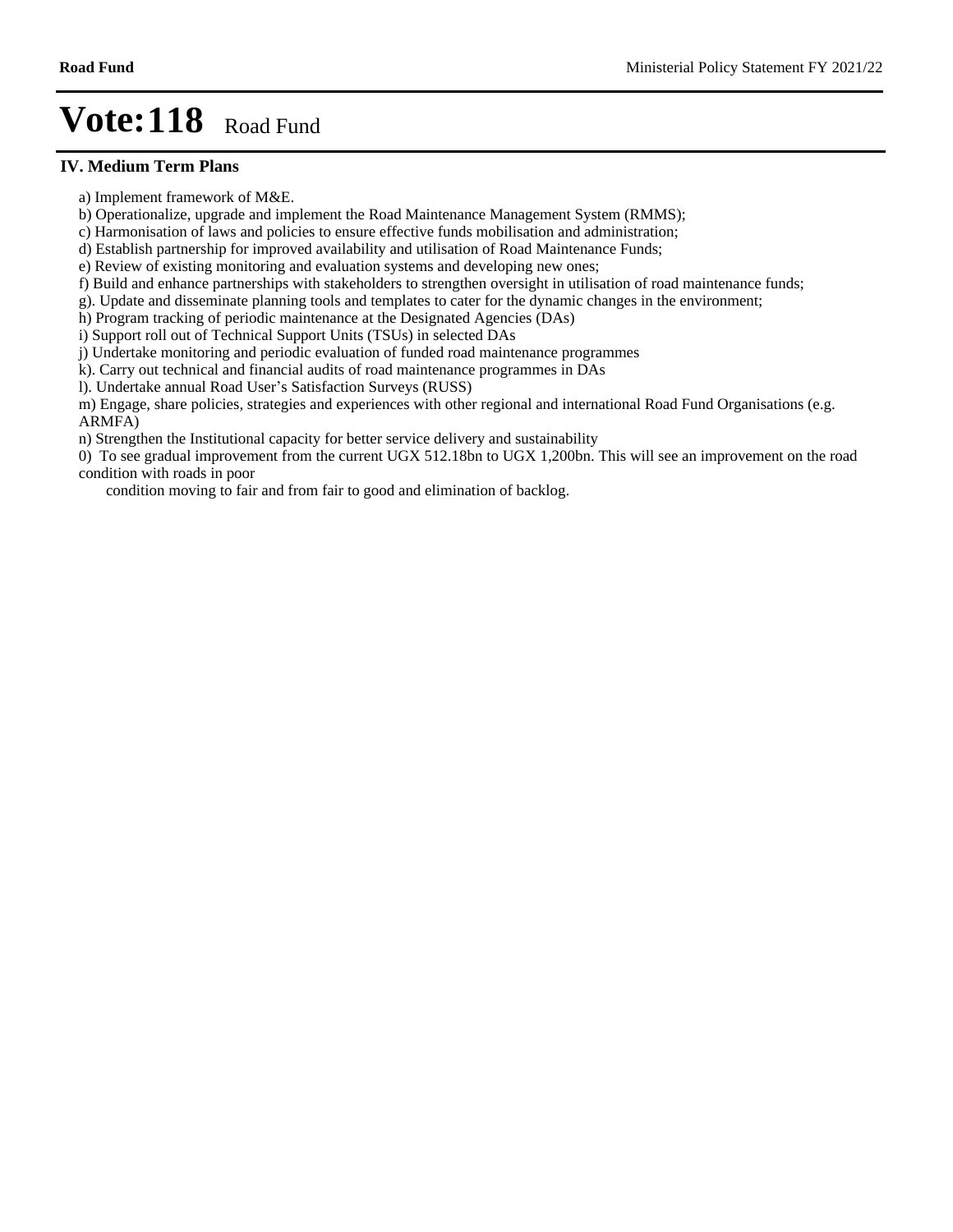## **V. Snapshot Of Medium Term Budget Allocations**

**Table 5.1: Overview of Vote Expenditures (UShs Billion)**

|           |                                                      |                           |               | 2020/21                                   |         | <b>MTEF Budget Projections</b> |         |         |         |  |
|-----------|------------------------------------------------------|---------------------------|---------------|-------------------------------------------|---------|--------------------------------|---------|---------|---------|--|
|           |                                                      | 2019/20<br><b>Outturn</b> | <b>Budget</b> | <b>Approved Expenditure</b><br>by End Dec | 2021/22 | 2022/23                        | 2023/24 | 2024/25 | 2025/26 |  |
| Recurrent | Wagel                                                | 2.492                     | 2.667         | 1.206                                     | 2.667   | 2.801                          | 2.801   | 2.801   | 2.801   |  |
|           | Non Wage                                             | 437.709                   | 493.118       | 253.859                                   | 487.364 | 487.364                        | 487.364 | 487.364 | 487.364 |  |
| Devt.     | GoU                                                  | 2.796                     | 16.390        | 1.416                                     | 16.390  | 16.390                         | 16.390  | 16.390  | 16.390  |  |
|           | Ext. Fin.                                            | 0.000                     | 0.000         | 0.000                                     | 0.000   | 0.000                          | 0.000   | 0.000   | 0.000   |  |
|           | <b>GoU</b> Total                                     | 442.997                   | 512.175       | 256.480                                   | 506.422 | 506.555                        | 506.555 | 506.555 | 506.555 |  |
|           | <b>Total GoU+Ext Fin (MTEF)</b>                      | 442.997                   | 512.175       | 256.480                                   | 506.422 | 506.555                        | 506.555 | 506.555 | 506.555 |  |
|           | Arrears                                              | 0.000                     | 0.000         | 0.000                                     | 0.000   | 0.000                          | 0.000   | 0.000   | 0.000   |  |
|           | <b>Total Budget</b>                                  | 442.997                   | 512.175       | 256.480                                   | 506.422 | 506.555                        | 506.555 | 506.555 | 506.555 |  |
|           | <b>A.I.A Total</b>                                   | N/A                       | N/A           | N/A                                       | N/A     | N/A                            | N/A     | N/A     | N/A     |  |
|           | <b>Grand Total</b>                                   | 442.997                   | 512.175       | 256.480                                   | 506.422 | 506.555                        | 506.555 | 506.555 | 506.555 |  |
|           | <b>Total Vote Budget</b><br><b>Excluding Arrears</b> | 442.997                   | 512.175       | 256.480                                   | 506.422 | 506.555                        | 506.555 | 506.555 | 506.555 |  |

## **Table 5.2: Budget Allocation by Programme (UShs Billion)**

|                                                  | 2021/22 Draft Estimates |          |              |  |  |
|--------------------------------------------------|-------------------------|----------|--------------|--|--|
| <b>Billion Uganda Shillings</b>                  | GoU                     | Ext. Fin | <b>Total</b> |  |  |
| Integrated Transport Infrastructure and Services | 506.422                 | 0.000    | 506.422      |  |  |
| <b>Grand Total:</b>                              | 506.422                 | 0.000    | 506,422      |  |  |
| <b>Total excluding Arrears</b>                   | 506.422                 | 0.000    | 506,422      |  |  |

## **VI. Budget By Economic Clasification**

**Table V6.1 2020/21 and 2021/22 Budget Allocations by Item**

|                                       |       | 2020/21 Approved Budget |            |              |       | 2021/22 Draft Estimates |              |
|---------------------------------------|-------|-------------------------|------------|--------------|-------|-------------------------|--------------|
| Billion Uganda Shillings              | GoU   | Ext. Fin                | <b>AIA</b> | <b>Total</b> | GoU   | Ext. Fin                | <b>Total</b> |
| <b>Output Class: Outputs Provided</b> | 9.758 | 0.000                   | 0.000      | 9.758        | 8.500 | 0.000                   | 8.500        |
| 211 Wages and Salaries                | 3.162 | 0.000                   | 0.000      | 3.162        | 2.978 | 0.000                   | 2.978        |
| 212 Social Contributions              | 0.333 | 0.000                   | 0.000      | 0.333        | 0.333 | 0.000                   | 0.333        |
| 213 Other Employee Costs              | 0.837 | 0.000                   | 0.000      | 0.837        | 0.852 | 0.000                   | 0.852        |
| 221 General Expenses                  | 1.479 | 0.000                   | 0.000      | 1.479        | 1.232 | 0.000                   | 1.232        |
| 222 Communications                    | 0.279 | 0.000                   | 0.000      | 0.279        | 0.300 | 0.000                   | 0.300        |
| 223 Utility and Property Expenses     | 1.396 | 0.000                   | 0.000      | 1.396        | 0.166 | 0.000                   | 0.166        |
| 225 Professional Services             | 1.127 | 0.000                   | 0.000      | 1.127        | 1.850 | 0.000                   | 1.850        |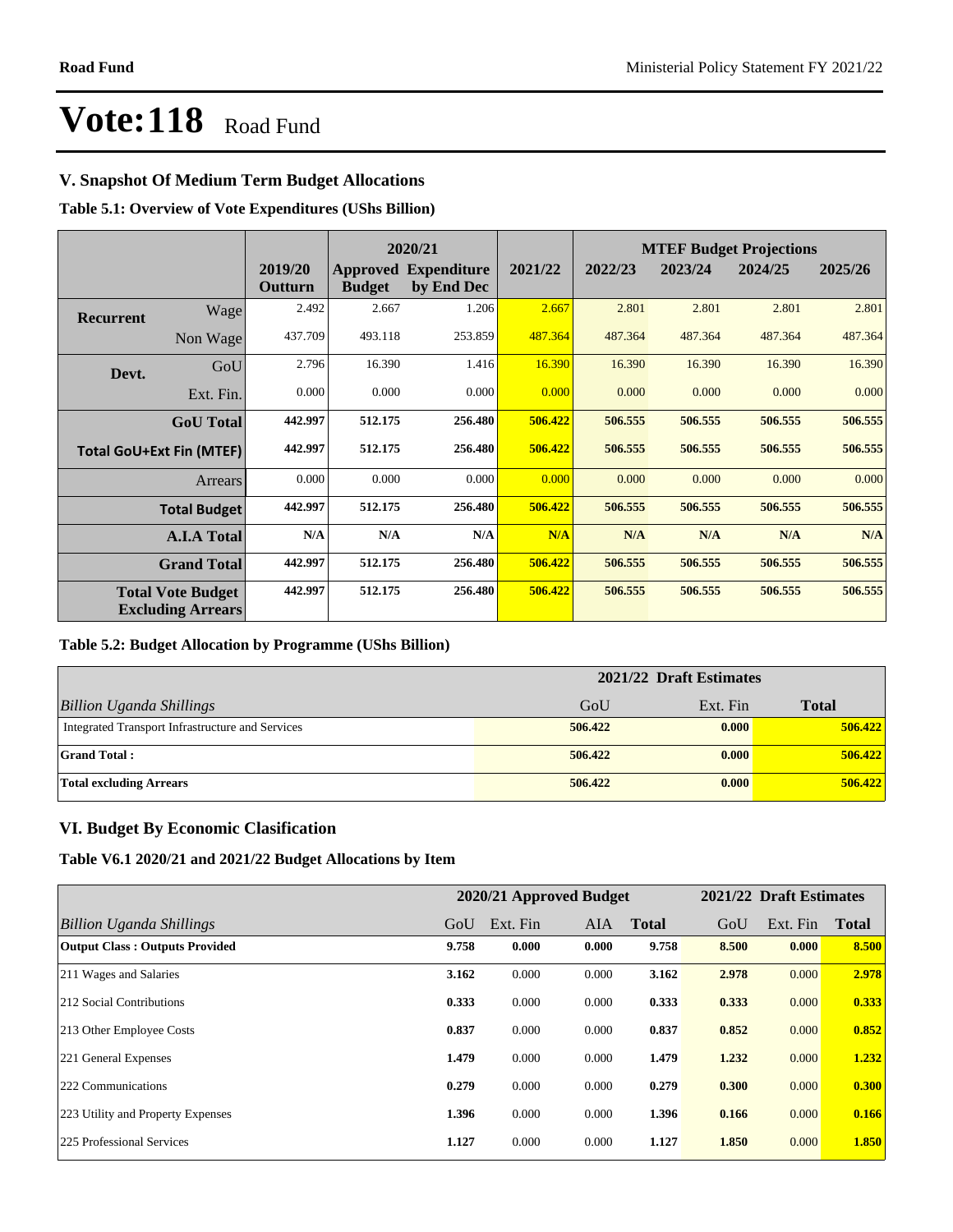| 226 Insurances and Licenses            | 0.065   | 0.000 | 0.000 | 0.065   | 0.070   | 0.000 | 0.070   |
|----------------------------------------|---------|-------|-------|---------|---------|-------|---------|
| 227 Travel and Transport               | 0.940   | 0.000 | 0.000 | 0.940   | 0.593   | 0.000 | 0.593   |
| 228 Maintenance                        | 0.140   | 0.000 | 0.000 | 0.140   | 0.125   | 0.000 | 0.125   |
| <b>Output Class: Outputs Funded</b>    | 486.527 | 0.000 | 0.000 | 486.527 | 483.032 | 0.000 | 483.032 |
| 263 To other general government units  | 486.527 | 0.000 | 0.000 | 486.527 | 483.032 | 0.000 | 483.032 |
| <b>Output Class: Capital Purchases</b> | 15.890  | 0.000 | 0.000 | 15.890  | 14.890  | 0.000 | 14.890  |
| 312 FIXED ASSETS                       | 15.890  | 0.000 | 0.000 | 15.890  | 14.890  | 0.000 | 14.890  |
| <b>Grand Total:</b>                    | 512.175 | 0.000 | 0.000 | 512.175 | 506.422 | 0.000 | 506.422 |
| <b>Total excluding Arrears</b>         | 512.175 | 0.000 | 0.000 | 512.175 | 506.422 | 0.000 | 506.422 |

# VII. Budget By Sub-Subprogramme, Department And Project

**Table V7.1: Past Expenditure Outturns and Medium Term Projections by Sub-SubProgramme,Department and Project**

| Billion Uganda shillings                               |                                     | FY 2020/21                |                                   |                                             | <b>Medium Term Projections</b> |         |         |             |
|--------------------------------------------------------|-------------------------------------|---------------------------|-----------------------------------|---------------------------------------------|--------------------------------|---------|---------|-------------|
|                                                        | <b>FY 2019/20</b><br><b>Outturn</b> | Approved<br><b>Budget</b> | <b>Spent By</b><br><b>End Dec</b> | 2021-22<br><b>Proposed</b><br><b>Budget</b> | 2022-23                        | 2023-24 | 2024-25 | $2025 - 26$ |
| 52 National and District Road<br><b>Maintenance</b>    | 442.997                             | 512.175                   | 256.480                           | 506.422                                     | 506.555                        | 506.555 | 506.555 | 506.555     |
| 101 Road Fund Secretariat                              | 440.200                             | 495.785                   | 255.064                           | 490.032                                     | 490.165                        | 490.165 | 490.165 | 490.165     |
| 1422 Strengthening the capacity of Uganda<br>Road Fund | 2.796                               | 0.000                     | 0.000                             | 0.000                                       | 0.000                          | 0.000   | 0.000   | 0.000       |
| 1677 Retooling of Uganda Road Fund                     | 0.000                               | 16.390                    | 1.416                             | 16.390                                      | 16.390                         | 16.390  | 16.390  | 16.390      |
| <b>Total for the Vote</b>                              | 442.997                             | 512.175                   | 256.480                           | 506.422                                     | 506.555                        | 506.555 | 506.555 | 506.555     |
| <b>Total Excluding Arrears</b>                         | 442.997                             | 512.175                   | 256.480                           | 506.422                                     | 506.555                        | 506.555 | 506.555 | 506.555     |

## VIII. Sub-SubProgramme Performance and Medium Term Plans

#### **Table V8.1: Sub-SubProgramme Outcome and Outcome Indicators**

|                                                            | <b>Sub-SubProgramme:</b> 52 National and District Road Maintenance        |  |  |  |  |  |  |  |
|------------------------------------------------------------|---------------------------------------------------------------------------|--|--|--|--|--|--|--|
| <b>Objective:</b>                                          | Finance Routine and Periodic Maintenance of Public Roads in Uganda        |  |  |  |  |  |  |  |
| <b>Responsible Officer:</b>                                | Dr. Eng. Andrew Grace Naimanye                                            |  |  |  |  |  |  |  |
| <b>Outcome:</b>                                            | Enhanced efficiency in transportation and travel time                     |  |  |  |  |  |  |  |
| 1. Improved transportation system                          |                                                                           |  |  |  |  |  |  |  |
|                                                            | <b>Performance Targets</b>                                                |  |  |  |  |  |  |  |
| 2022/23<br>2021/22<br>2023/24<br><b>Outcome Indicators</b> |                                                                           |  |  |  |  |  |  |  |
|                                                            | Projection<br>Projection<br><b>Baseline</b><br><b>Base year</b><br>Target |  |  |  |  |  |  |  |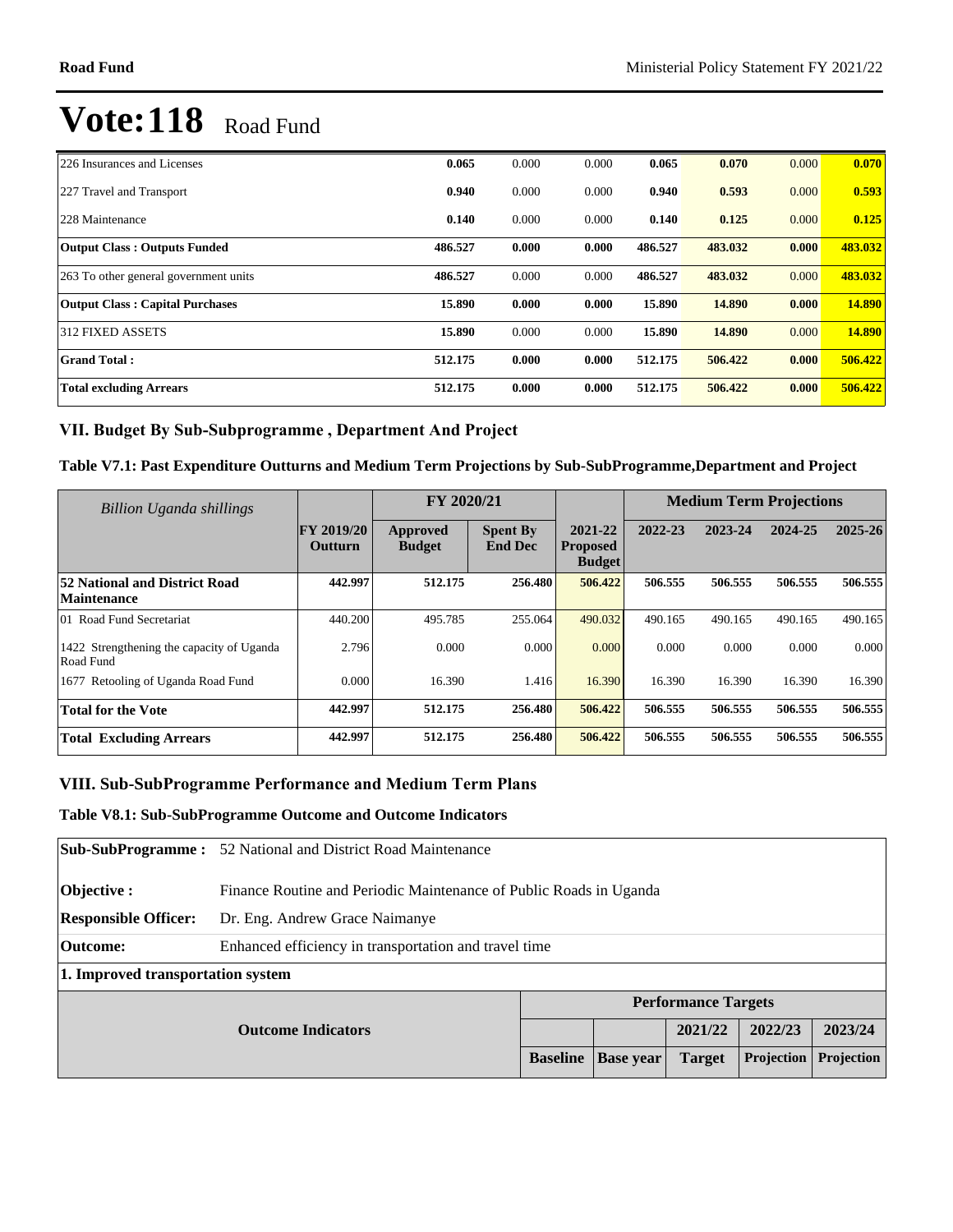| • Percentage of public roads network in fair to good condition                              | 75% | 2021 | $80\%$ of<br>in fair to<br>good<br>condition | $82\%$ of<br><b>Public Roads</b> Public Roads<br>in fair to<br>good<br>condition | 85% of<br>Public Roads<br>in fair to<br>good<br>condition |
|---------------------------------------------------------------------------------------------|-----|------|----------------------------------------------|----------------------------------------------------------------------------------|-----------------------------------------------------------|
| <b>Department: 01 Road Fund Secretariat</b>                                                 |     |      |                                              |                                                                                  |                                                           |
| <b>Budget Output: 51 National Road Maintenance</b>                                          |     |      |                                              |                                                                                  |                                                           |
| % of approved annual budget released for maintenance of National roads                      |     |      | 100%                                         | 100%                                                                             | 100%                                                      |
| % of funds released to UNRA on time (as per performance agreement)                          |     |      | 90%                                          | 90%                                                                              | 90%                                                       |
| Average time (days) of disbursements from date of receipt of MFPED releases (Nationa Roads) | 11  | 11   | 10                                           |                                                                                  |                                                           |
| <b>Budget Output: 52 District, Urban and Community Access Road Maintenance</b>              |     |      |                                              |                                                                                  |                                                           |
| % of approved annual budget released for maintenance of DUCAR roads                         |     |      | 100%                                         | 100%                                                                             | 100%                                                      |
| % of funds released to DUCAR agencies on time (as per performance agreement)                |     |      | 90%                                          | 90%                                                                              | 90%                                                       |
| Average time (days) of disbursements from date of receipt of MPFED releases (DUCAR)         |     |      | 11                                           | 11                                                                               | 10                                                        |

# **IX. Major Capital Investments And Changes In Resource Allocation**

# **Table 9.1: Major Capital Investment (Capital Purchases outputs over 0.5Billion)**

|                                                                                                   | FY 2021/22     |                                                                                                             |                                                      |
|---------------------------------------------------------------------------------------------------|----------------|-------------------------------------------------------------------------------------------------------------|------------------------------------------------------|
| <b>Appr. Budget and Planned Outputs</b>                                                           |                | <b>Expenditures and Achievements by</b><br>end Dec                                                          | <b>Proposed Budget and Planned</b><br><b>Outputs</b> |
| Vote 118 Road Fund                                                                                |                |                                                                                                             |                                                      |
| Sub-SubProgramme: 04 52 National and District Road Maintenance                                    |                |                                                                                                             |                                                      |
| Development Project : 1677 Retooling of Uganda Road Fund                                          |                |                                                                                                             |                                                      |
| <b>Budget Output: 04 52 72 Government Buildings and Administrative Infrastructure</b>             |                |                                                                                                             |                                                      |
| Structural finishes, Fittings, furnishing and equipping of<br>URF/PPDA office building completed. |                | Finishes -40%, electrical fittings -28% and<br>mechanical fittings $-45%$ , and ICT<br>installations $-30%$ | <b>URF Office building completed</b>                 |
| <b>Total Output Cost(Ushs Thousand)</b>                                                           | 15,770,000     | 1,006,604                                                                                                   | 12,270,000                                           |
| Gou Dev't:                                                                                        | 15,770,000     | 1,006,604                                                                                                   | 12,270,000                                           |
| Ext Fin:                                                                                          | $\mathbf{0}$   | $\Omega$                                                                                                    |                                                      |
| A.I.A:                                                                                            | $\overline{0}$ | $\Omega$                                                                                                    |                                                      |
| Budget Output: 04 52 76 Purchase of Office and ICT Equipment, including Software                  |                |                                                                                                             |                                                      |
| Network infrastructure installed in the new office building                                       |                | 20% Network infrastructure installed in the<br>new office building                                          | <b>Assorted ICT equipment</b>                        |
| <b>Total Output Cost(Ushs Thousand)</b>                                                           | 70,000         | 54,185                                                                                                      | 1,240,000                                            |
| Gou Dev't:                                                                                        | 70,000         | 54,185                                                                                                      | 1,240,000                                            |
| Ext Fin:                                                                                          | $\theta$       | $\Omega$                                                                                                    |                                                      |
| A.I.A.                                                                                            | $\theta$       | $\Omega$                                                                                                    | $\overline{0}$                                       |
| Budget Output: 04 52 78 Purchase of Office and Residential Furniture and Fittings                 |                |                                                                                                             |                                                      |
| Assorted office furniture procured.                                                               |                | Nil                                                                                                         | <b>Assorted furniture</b>                            |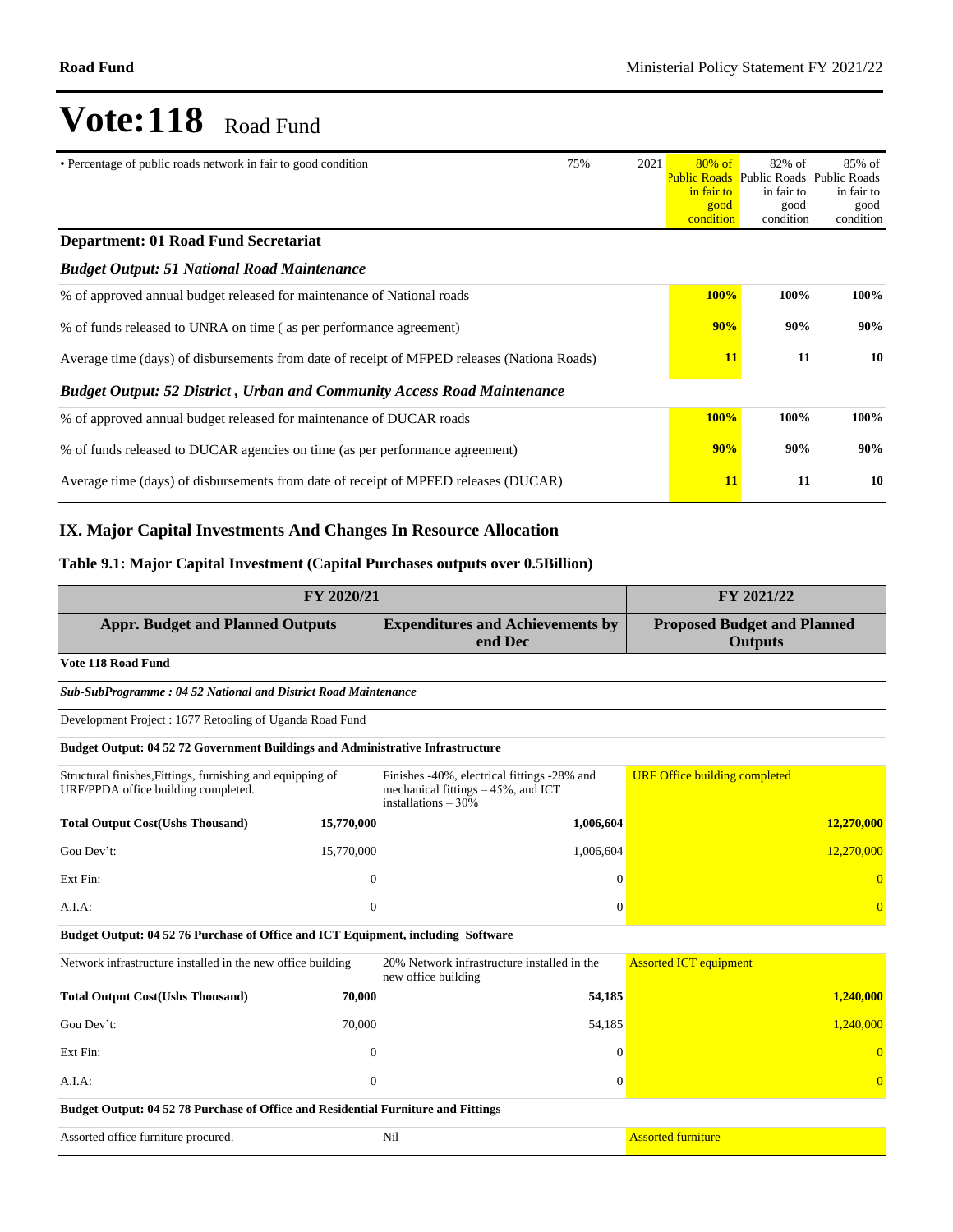| <b>Total Output Cost (Ushs Thousand)</b> | 50,000 | v | 1,380,000  |
|------------------------------------------|--------|---|------------|
| Gou Dev't:                               | 50,000 |   | 1,380,000  |
| Ext Fin:                                 |        |   | $^{\circ}$ |
| A.I.A:                                   |        |   |            |

## **X. Vote Challenges and Plans To Improve Performance**

#### **Vote Challenges**

a) Escalating backlog of road maintenance. the available budget of UGX 506bn only meets 45% of total needs; b) poor technical capacity of designated agencies especially under district, urban and community access roads (DUCAR) - being

addressed through Technical support Units (TSUs);

Delayed attainment of the 2nd Generation status as required by the URF Act 2008. The Fund continues to operate within the state budgetary system, drawing its funds by allocation from the Consolidated Fund

#### **Plans to improve Vote Performance**

a) Strengthen the M&E system.

b) Strengthen the Institutional capacity of URF for better service delivery and sustainability

c) Harmonization of laws and policies to ensure effective funds mobilization and administration

d) Continue pursuing the intervention of government in attaining alternative funding model for road maintenance;

## **XI Off Budget Support**

#### **Table 11.1 Off-Budget Support by Department and Project**

N/A

## **XII. Vote Cross Cutting Policy And Other Budgetary Issues**

#### **Table 12.1: Cross- Cutting Policy Issues**

| <b>Issue Type:</b>                                                                                                                             | <b>HIV/AIDS</b>                                                                                                                                                                                                                                                      |  |  |  |  |
|------------------------------------------------------------------------------------------------------------------------------------------------|----------------------------------------------------------------------------------------------------------------------------------------------------------------------------------------------------------------------------------------------------------------------|--|--|--|--|
| Objective:                                                                                                                                     | To continue creating HIV/AIDs awareness in maintenance of Public Roads                                                                                                                                                                                               |  |  |  |  |
| <b>Issue of Concern:</b><br>HIV/AIDs continues to be a major public health issue having claimed millions of lives an continue<br>to claim more |                                                                                                                                                                                                                                                                      |  |  |  |  |
| <b>Planned Interventions:</b>                                                                                                                  | 1. To ensure the Designated Agencies sensitize of the population about the danger of HIV/AIDs<br>and the mitigation strategies;<br>2. To ensure the Designated Agencies Distribute IEC materials and condoms;<br>3. To operationalize the HIV/AIDs work place policy |  |  |  |  |
| <b>Budget Allocation (Billion):</b>                                                                                                            | 0.050                                                                                                                                                                                                                                                                |  |  |  |  |
| <b>Performance Indicators:</b>                                                                                                                 | 1. Number of people voluntarily going for HIV/AIDs testing;<br>2. HIV/AIDs infection rate reduced by 20% from FY 2020/21 figures;<br>3. Number of HIV\AIDs community social groups formed                                                                            |  |  |  |  |
| <b>Issue Type:</b>                                                                                                                             | Gender                                                                                                                                                                                                                                                               |  |  |  |  |
| Objective:                                                                                                                                     | To continue advocating equity in treatment of both men and women, youth and elderly in road<br>maintenance works                                                                                                                                                     |  |  |  |  |
| <b>Issue of Concern:</b>                                                                                                                       | Evident biasness in the recruitment, selection and placement of persons by reason of Gender, age<br>or disability in road maintenance                                                                                                                                |  |  |  |  |